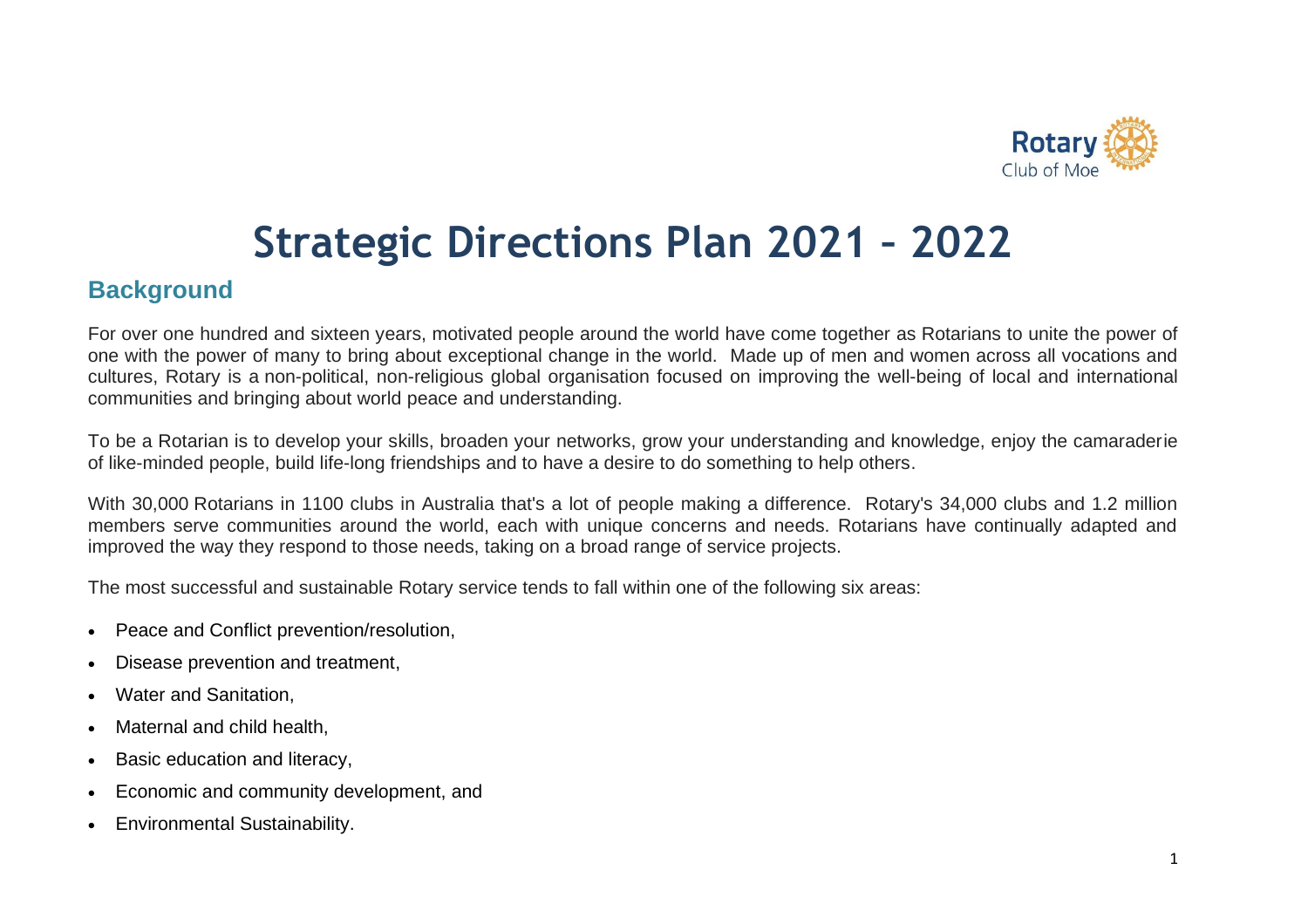## **Vision**

### **'TOGETHER** we see the world where **PEOPLE** unite and take action to **CREATE** lasting **CHANGE** across the globe in our communities and in ourselves.'

Rotary's five-year strategic plan, known as the 'Action Plan', is based in our values and builds on the remarkable capabilities and spirit of Rotarians. It is a way of ensuring a stronger and more effective future for Rotary.

The four strategic priorities of the Action Plan are:

1. **Increase our impact.** Find new ways to use our expertise to make a difference in our communities and around the globe.

2. **Expand our reach.** Build connections and opportunities that allow people who share our drive to make change.

3. **Enhance participant engagement.** Recommit to putting needs, expectations, and growth of our participants at the centre of all that we do.

4. **Increase our ability to adapt.** Find new opportunities, create more paths to leadership, open our conversations to more diverse voices, and simplify how we operate.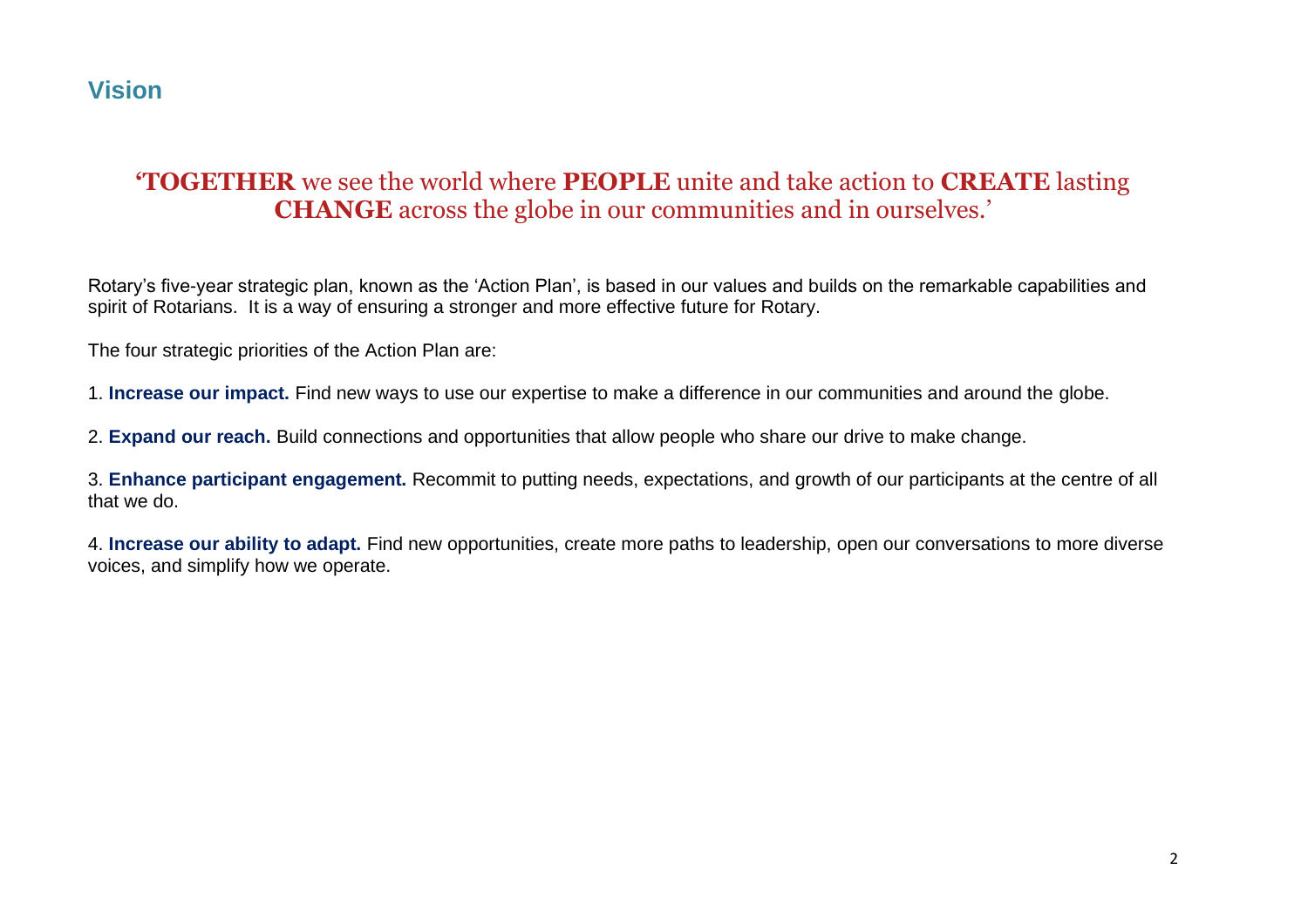# **2021-2022 Rotary Club of Moe Strategic Plan**

#### **Purpose**

The purpose of this strategic directions plan is to identify strategies and actions to create a framework of sustainability to guide the work of the Rotary Club of Moe. The overall aim is to achieve a range of objectives that support the goals of the club and links to Rotary's strategic priorities outlined in the 'Action Plan'.

The two key goals for this year are:

- Create a Meaningful Club Experience (Enhance participant engagement, increase our ability to adapt.)
- Visibly Promote Rotarians as 'People of Action' (Enhance participant engagement, increase our impact, and expand our reach).

| Goal 1                                                  | <b>Create a Meaningful Club Experience</b>                                                                                                                                                                                                         |                            |                                                                                           |                                                                                                   |
|---------------------------------------------------------|----------------------------------------------------------------------------------------------------------------------------------------------------------------------------------------------------------------------------------------------------|----------------------------|-------------------------------------------------------------------------------------------|---------------------------------------------------------------------------------------------------|
| <b>OBJECTIVES</b>                                       | <b>STRATEGIES</b>                                                                                                                                                                                                                                  | <b>CORE RESPONSIBILITY</b> | <b>COMMITTEE LINKAGE</b>                                                                  | <b>KPIs</b>                                                                                       |
| To engage new<br>members and retain<br>current members. | • Implement an informal<br>mentoring program for new<br>members to increase<br>knowledge and understanding<br>of Rotary and to retain<br>members.<br>• Nominate experienced<br>members to provide follow-<br>up/support to members as<br>required. | • President<br>• President | Board<br>$\bullet$<br>Membership<br><b>Rotary Foundation</b><br>$\bullet$<br>Club Service | Aim for 80% attendance.<br>$\bullet$<br>Welfare Reports provided at club<br>meetings.             |
|                                                         | • Monitor attendance.                                                                                                                                                                                                                              | • Attendance Officer       | Membership<br>Club Service<br>$\bullet$                                                   | Aim for 80% attendance.<br>$\bullet$<br>Report provided monthly at Club<br>$\bullet$<br>Assembly. |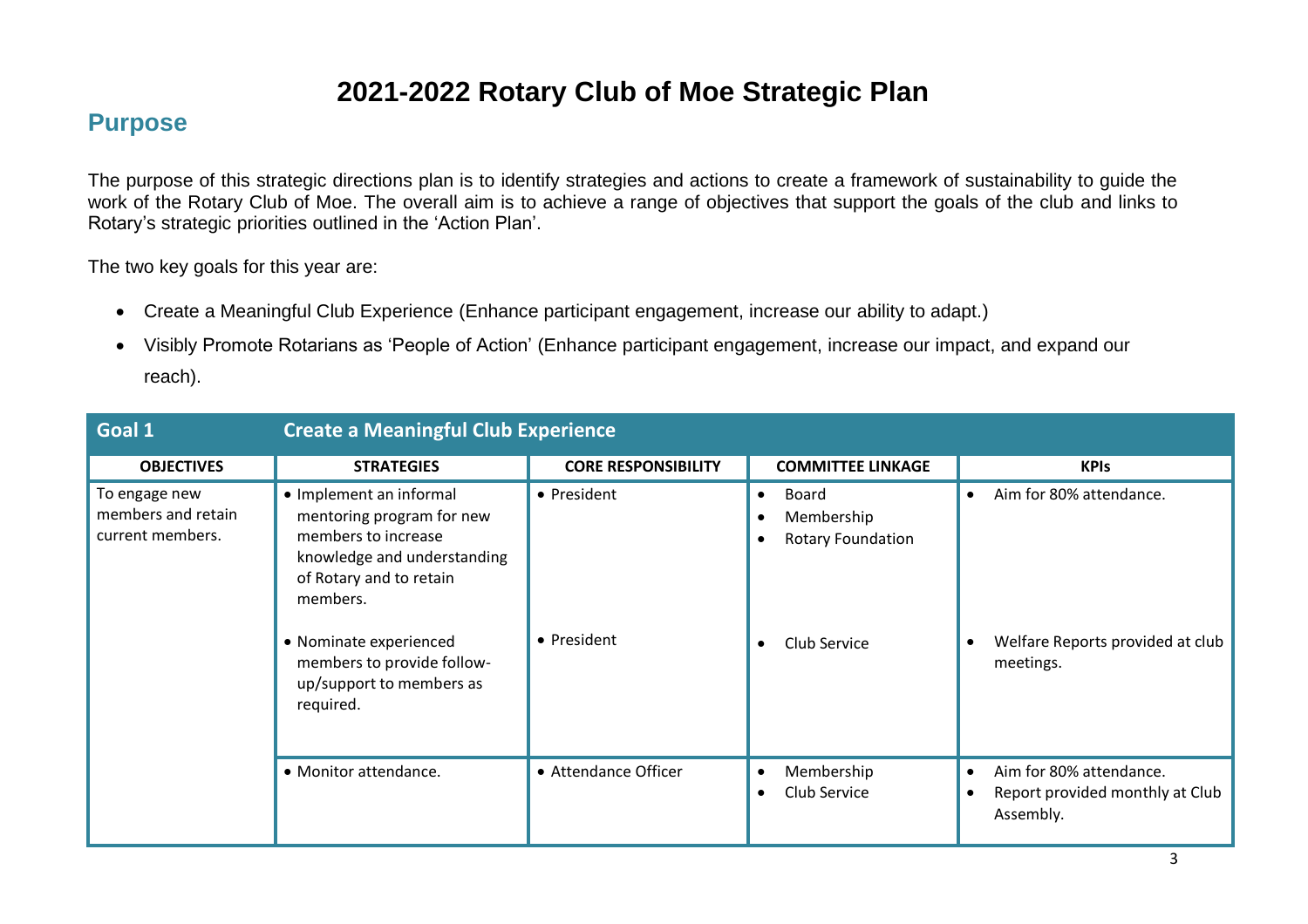| Goal 1                                                 | <b>Create a Meaningful Club Experience</b>                                              |                                                                                                          |                                                                                    |                                                                                                                                                                    |
|--------------------------------------------------------|-----------------------------------------------------------------------------------------|----------------------------------------------------------------------------------------------------------|------------------------------------------------------------------------------------|--------------------------------------------------------------------------------------------------------------------------------------------------------------------|
| <b>OBJECTIVES</b>                                      | <b>STRATEGIES</b>                                                                       | <b>CORE RESPONSIBILITY</b>                                                                               | <b>COMMITTEE LINKAGE</b>                                                           | <b>KPIs</b>                                                                                                                                                        |
|                                                        |                                                                                         |                                                                                                          |                                                                                    |                                                                                                                                                                    |
|                                                        | • Plan interesting meetings which<br>connect with people in our local<br>community.     | • Program Chair                                                                                          | Club Service<br>$\bullet$                                                          | Regular attendance of 80%<br>members.<br>When program is moved online<br>$\bullet$<br>when COVID-19 restrictions are<br>in force, there will be 80%<br>attendance. |
| To find and attract new<br>members.                    | · Identify opportunities to serve<br>and engage with the local<br>community.            | All Service Committee<br>Chairs                                                                          | <b>Board</b><br>All Service Committee<br>$\bullet$<br>members.                     | Club gains at least two new<br>members during 2021-2022<br>Rotary Year.                                                                                            |
| To encourage<br>participation in<br>leadership         | • Reconvene the Nominating<br>committee.                                                | President<br>$\bullet$                                                                                   | Nominating committee                                                               | President-Elect identified.<br>Members are identified as future<br>Chairs.<br>At least one member of the club<br>attends Rotary Leadership<br>Training.            |
| To foster Interclub<br>Relationships                   | • Respond to opportunities<br>within Cluster to participate in<br>interclub activities. | President<br>$\bullet$<br><b>Cluster Presidents</b>                                                      | <b>Board</b><br>$\bullet$<br>Club Service                                          | 50% members participate in at<br>$\bullet$<br>least one interclub activity/event                                                                                   |
| To educate members<br>and support Rotary<br>Foundation | • Support for Polio Plus Program.                                                       | President<br>$\bullet$<br><b>Rotary Foundation</b><br>$\bullet$<br><b>International Service</b><br>Chair | <b>Rotary Foundation</b><br>$\bullet$<br><b>International Service</b><br>Committee | Promote End Polio Now with a<br>$\bullet$<br>club presentation.<br>Contribution of USD \$1000 to<br>$\bullet$<br>Polio Plus Program achieved by<br>May 2022.       |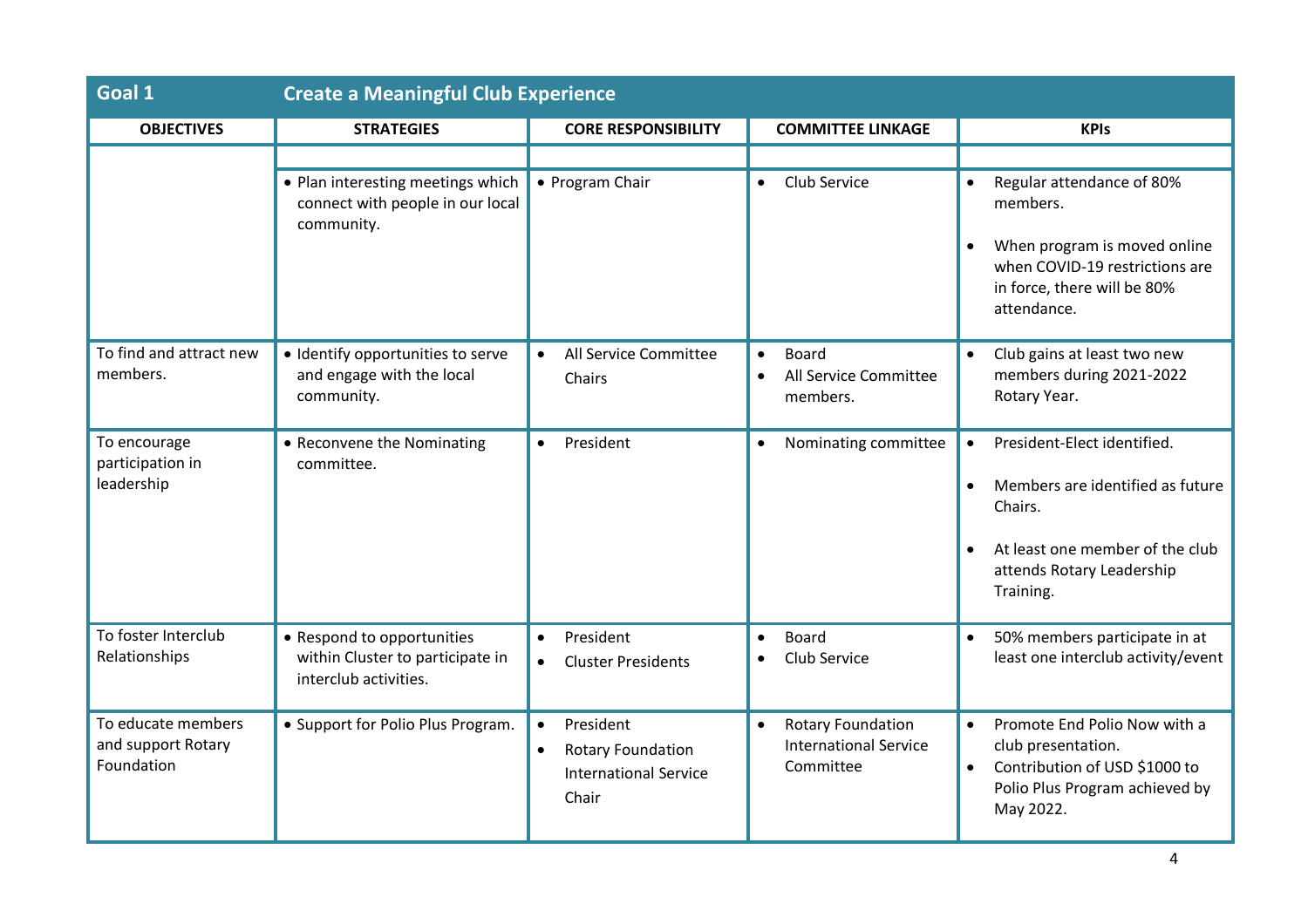| Goal 1                                                                 | <b>Create a Meaningful Club Experience</b>                                                                                      |                                                                                             |                                                                                    |                                                                                                                                                                            |
|------------------------------------------------------------------------|---------------------------------------------------------------------------------------------------------------------------------|---------------------------------------------------------------------------------------------|------------------------------------------------------------------------------------|----------------------------------------------------------------------------------------------------------------------------------------------------------------------------|
| <b>OBJECTIVES</b>                                                      | <b>STRATEGIES</b>                                                                                                               | <b>CORE RESPONSIBILITY</b>                                                                  | <b>COMMITTEE LINKAGE</b>                                                           | <b>KPIs</b>                                                                                                                                                                |
|                                                                        | • Support Rotary Foundation<br>Annual Fund Contribution.                                                                        | President<br>$\bullet$<br><b>Rotary Foundation</b><br><b>International Service</b><br>Chair | <b>Rotary Foundation</b><br>$\bullet$<br><b>International Service</b><br>Committee | Presentation given to the club<br>$\bullet$<br>about The Rotary Foundation.<br>Contribution of USD \$2000 to<br>$\bullet$<br>Rotary Foundation is achieved by<br>May 2022. |
| To support Local<br>Projects                                           | • Maintenance of Adventure<br>Playground                                                                                        | <b>Community Service Chair</b>                                                              | Committee members<br>$\bullet$                                                     | Members rostered monthly to<br>complete service task, (sweeping<br>up bark at the Adventure<br>Playground).                                                                |
| To seek funding for<br>community projects                              | • Submit grant application/s to<br>Latrobe City Council Grants and<br>Sponsorship Round.                                        | <b>Community Service Chair</b>                                                              | <b>Community Service</b><br>$\bullet$<br>Committee                                 | To complete at least one grant<br>$\bullet$<br>application.                                                                                                                |
| To create and maintain<br>a safe environment for<br>working with youth | • Adopt and implement the<br>updated D9820 Youth<br>Protection Policy.                                                          | President<br><b>Club Protection Officer</b><br>$\bullet$<br><b>Youth Vocational Chair</b>   | All Club Members<br>$\bullet$                                                      | The updated D9820 Youth<br>Protection policy is implemented<br>and adhered to by members.                                                                                  |
| To support Disaster<br>(international/local)                           | • Maintain Club Disaster Fund to<br>ensure capacity to donate to<br>appropriate disaster situations<br>wherever they may occur. | Treasurer<br><b>Rotary Foundation Chair</b><br>$\bullet$                                    | <b>Board</b><br>$\bullet$                                                          | Ongoing Fund maintained.<br>$\bullet$<br>Donation given in response to<br>$\bullet$<br>disaster (local or international),<br>as agreed by Board.                           |
| To maintain Bali School<br>Project                                     | • Continue contact with school<br>leadership.                                                                                   | <b>International Service</b><br>Chair                                                       | <b>International Service</b><br>$\bullet$                                          | At least one visit to the school,<br>$\bullet$<br>either virtually or in person,<br>when COVID-19 restrictions and<br>travel conditions permit.                            |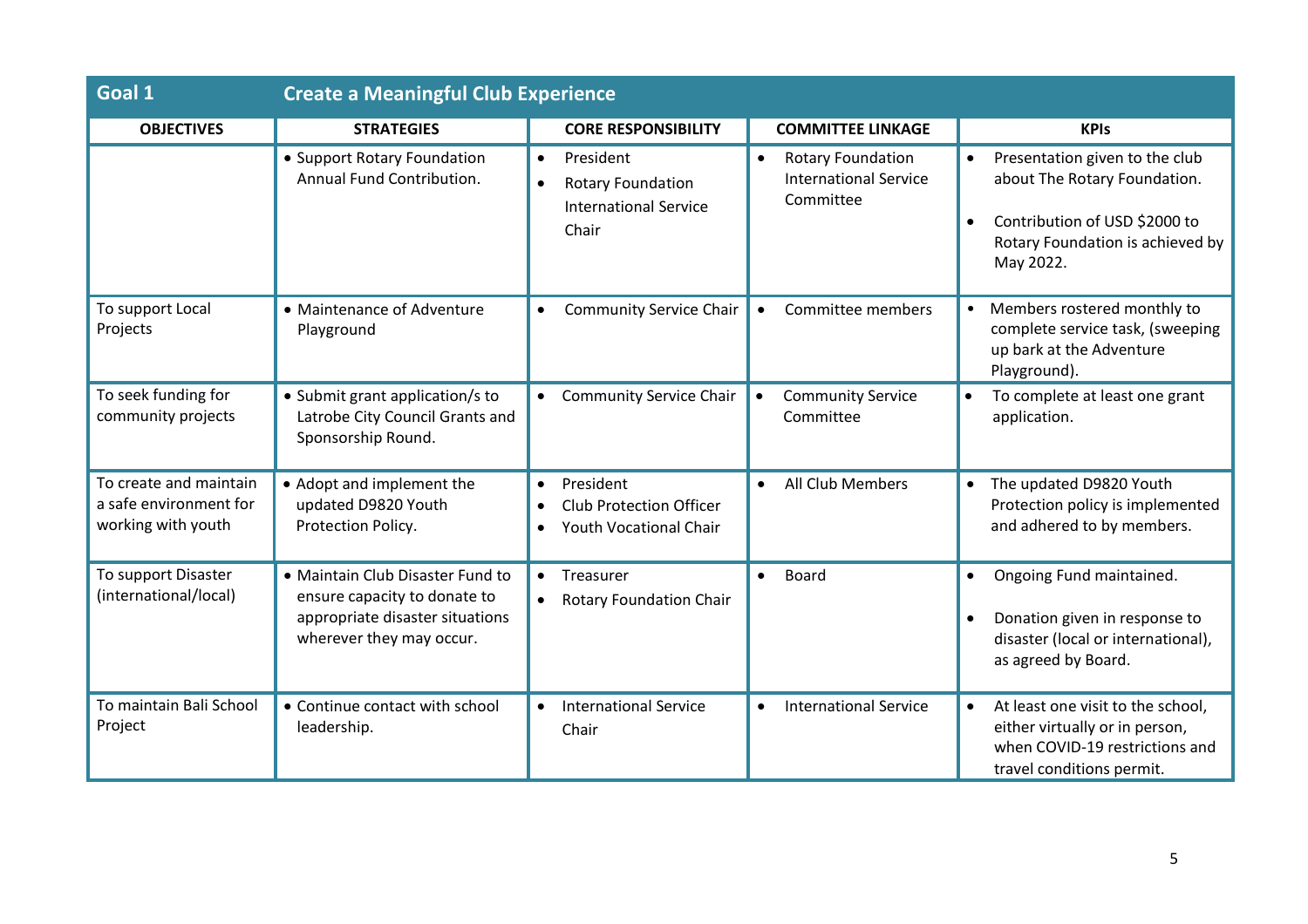| <b>Goal 2</b>                             | <b>Visibly Promote Rotarians as 'People of Action'</b>                                                                                                                                                                                                                                                                           |                                                                                                                                                                                        |                                                                                                                                                      |                                                                                                                                                                                                |
|-------------------------------------------|----------------------------------------------------------------------------------------------------------------------------------------------------------------------------------------------------------------------------------------------------------------------------------------------------------------------------------|----------------------------------------------------------------------------------------------------------------------------------------------------------------------------------------|------------------------------------------------------------------------------------------------------------------------------------------------------|------------------------------------------------------------------------------------------------------------------------------------------------------------------------------------------------|
|                                           |                                                                                                                                                                                                                                                                                                                                  |                                                                                                                                                                                        |                                                                                                                                                      |                                                                                                                                                                                                |
| <b>OBJECTIVES</b>                         | <b>STRATEGIES</b>                                                                                                                                                                                                                                                                                                                | <b>CORE RESPONSIBILITY</b>                                                                                                                                                             | <b>COMMITTEE LINKAGE</b>                                                                                                                             | <b>KPIs</b>                                                                                                                                                                                    |
| To support community-<br>based activities | • Continue to seek opportunities<br>to serve and support<br>community events and<br>businesses, including:<br>Carols by Candlelight<br>$\circ$<br>Youth Mental Health<br>First Aid Program<br>Special Events Eg.<br>$\circ$<br><b>Snow Train</b><br>Energy Australia BBQ<br>$\circ$<br>Car parking Moe<br>$\circ$<br>Racing Club | <b>Community Service Chair</b><br>$\bullet$<br>President                                                                                                                               | <b>Community Service</b><br>$\bullet$                                                                                                                | Moe Rotarians are 'visible'<br>$\bullet$<br>in their work and<br>promoted through social<br>and print media.<br>As permitted when Gov't<br>regulations during COVID-<br>19 pandemic are eased. |
|                                           | • Support Club<br>Programs/Activities such as:<br><b>RJCA</b> presentations<br>$\circ$<br>Pride of<br>$\circ$<br>Workmanship<br><b>Rotary Foundation</b><br>$\circ$<br>'Purple Fowers'<br><b>End Polio Now</b><br>$\Omega$<br>Program                                                                                            | President<br>$\bullet$<br><b>Community Service Chair</b><br><b>Youth Vocational Service</b><br>Chair<br><b>Rotary Foundation</b><br>$\bullet$<br><b>International Service</b><br>Chair | <b>Community Service</b><br><b>Youth Vocational</b><br>$\bullet$<br>Service<br><b>Rotary Foundation</b><br>$\bullet$<br><b>International Service</b> | Moe Rotarians are 'visible'<br>in their work and<br>promoted through<br>social/print media.<br>As permitted when Gov't<br>$\bullet$<br>regulations during COVID-<br>19 pandemic are eased.     |
| To use multimedia for<br>club promotion   | • Oversee ongoing promotion of<br>the Club:<br>Clubrunner Website<br>Facebook<br>$\Omega$                                                                                                                                                                                                                                        | President<br>$\bullet$<br>Members with specific<br>club service roles.                                                                                                                 | <b>Club Service</b><br>$\bullet$                                                                                                                     | Clubrunner website<br>updated once per month.<br>Facebook posts reflect<br>current club activities and                                                                                         |